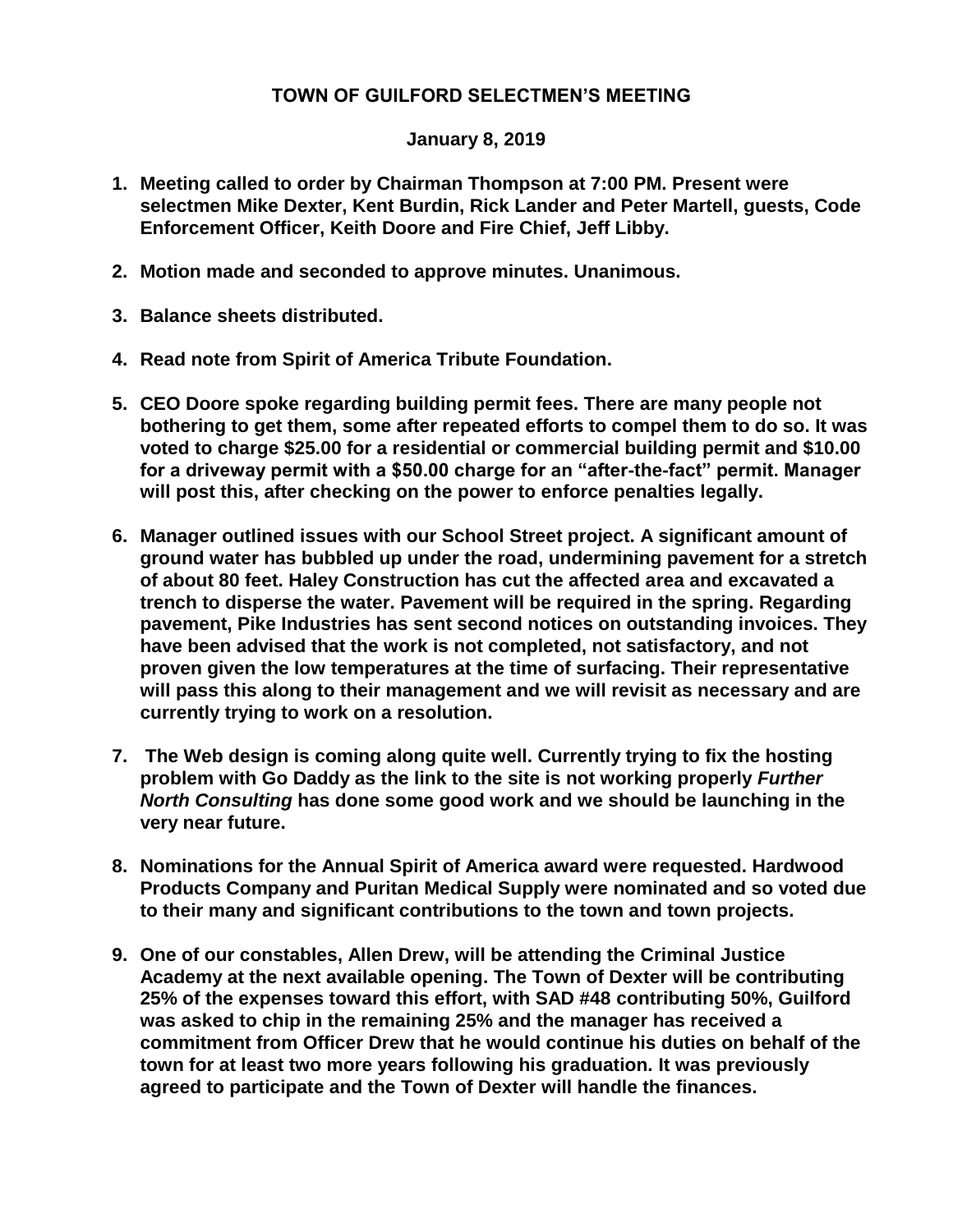- **10.Whereas our long standing plumbing inspector has resigned, the board appointed Bret Marshall to the position.**
- **11.A reminder was given that the annual budget meeting is scheduled for February 11th at the High School. Mike Dexter will attend to the paperwork.**
- **12.There will be a meeting to determine interest in continuing the River Festival on January 23rd at 6:30 PM at the Red Maple.**
- **13. Reminder given that the board is to meet with Dave Barrett on February 6th and will review résumés on January 31 at 6:00 PM .**
- **14.The Library has received two grants totaling \$46,000.00 for their repair project; \$22,000.00 from the Steve and Tabitha King Foundation and \$24,000.00 from the Davis Family Foundation. The work will include rebuilding the staircase from Water Street into the building, new windows, repairs to the eaves and other items. Our librarian, Heidi Dow and the directors are to be complimented and congratulated for their efforts in obtaining these funds.**
- **15.The annual septic waste disposal contract with Patterson's Septic service was renewed at the rate of \$700.00 per year.**
- **16.Manager announced that the federal share (FEMA) of the storm damages from October of 2017 has been paid (\$4,755.05) with the State's portion still to come.**
- **17.The County Budget has been adopted by the commissioners. Guilford's share will be \$187,359.00, an increase of fifteen dollars over the prior year.**
- **18.Fire contracts for Abbot and Parkman were renewed and signed by the board with no increases.**
- **19.Fire department 2019 officer list was presented and approved by unanimous vote.**
- **20.Final Notice given for any warrant articles that board members may want added to the annual town meeting warrant. Deadline will be February 4th, 2019 in order to allow time for acceptance, printing and posting.**
- **21.The neighbor of a tax acquired property on Pine Street would like to accept the offer to have the acreage added to his lot and agrees to pay the outstanding taxes and sewer bills. He will have the mobile home removed and the lot will no longer qualify as a separate house lot. The property at 4 Burgess Road will hopefully be sold by bid prior to the April 1st assessment date.**
- **22.Under assessors' issues, two tree growth renewal applications were approved and signed and one abatement was granted**
- **23. Executive session per1 M.R.S.A. § 405(6)(A) (personnel matter) Time in: 8:17; Time Out: 8:40. Following the session, wages for the coming year were set for all**